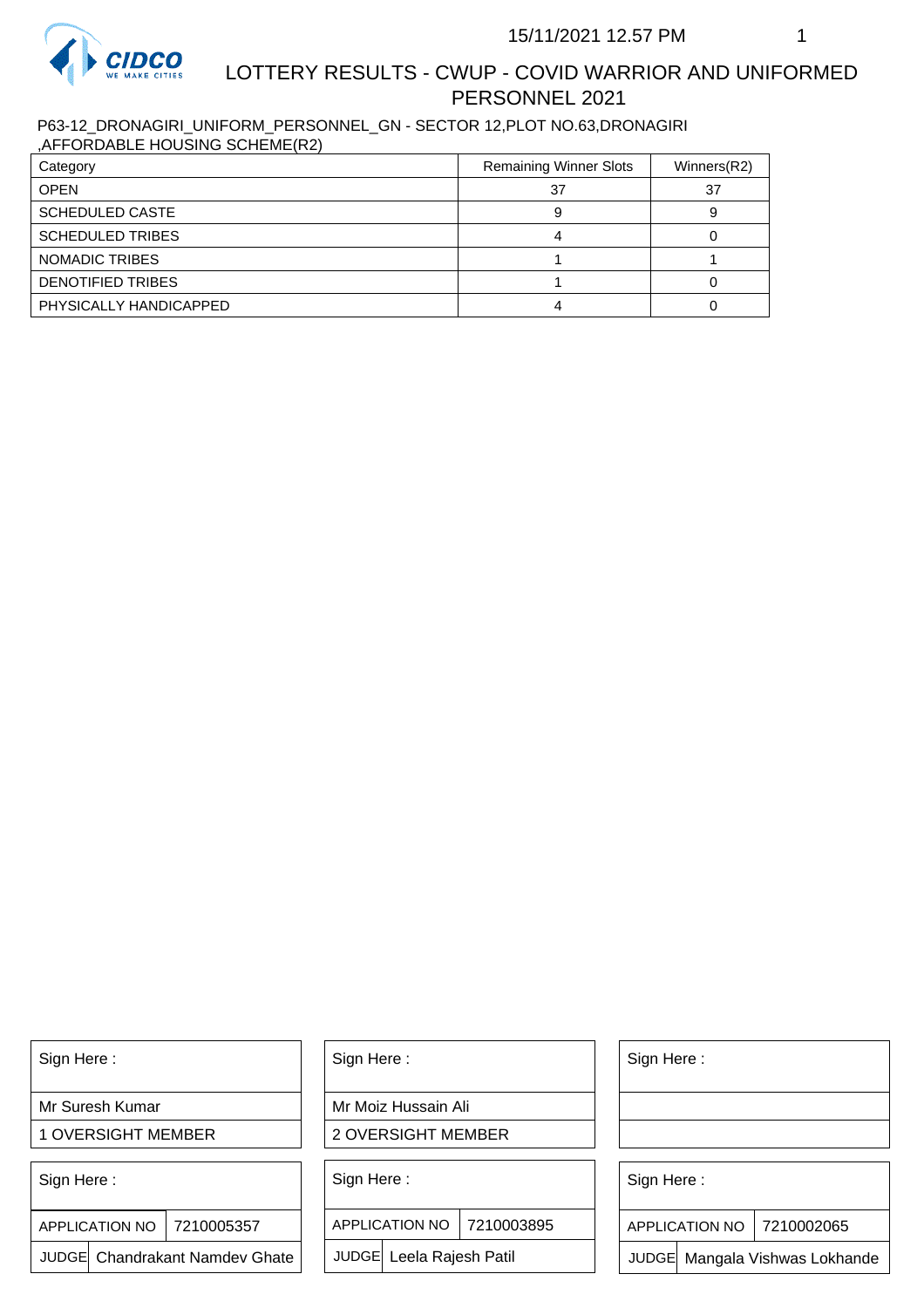

Winner List

#### LOTTERY RESULTS - CWUP - COVID WARRIOR AND UNIFORMED PERSONNEL 2021

Scheme: P63- 12\_DRONAGIRI\_UNIFORM\_PERSONNEL\_GN - SECTOR 12,PLOT NO.63,DRONAGIRI ,AFFORDABLE HOUSING SCHEME

Category - OPEN - OPEN

# Priority No **Application** pplication<br>Number Applicant Name Flat\* Bd,Wg,Fl,Ft(Rnd) Mr Suhas Sampatrao Jangale L01, -, 6, 6(R2) 7210005022 Mr Tushar Hiraman<br>Chavhan 2 | |  $\sim$  10,  $\sim$  10,  $\sim$  10,  $\sim$  10,  $\sim$  10, 5(R2) 7210008598 Mr Mayuresh Vishnu Desai L01, -, 9, 4(R2) 7210008154 Mr Sayaji Jalindar Pawar L06, -, 7, 1(R2) 7210001217 Mrs Pratiksha Yadav L01, -, 8, 4(R2) Mr Bajirao Ramling Bansode L04, -, 12, 5(R2) Mr Narendra Chhotu  $\begin{bmatrix} 7 \end{bmatrix}$  7210009600  $\begin{bmatrix} \text{MIT} \\ \text{O1} \end{bmatrix}$  Narendra Unnotu L06, -, 4, 3(R2) 7210002490 Mr Balu Dnyandev Shinde L04, -, 8, 1(R2) Mr Shivaji Ganeshrao 9 | 7210000561  $\vert$  |  $\vert$  |  $\vert$  |  $\vert$  |  $\vert$  |  $\vert$  |  $\vert$  |  $\vert$  |  $\vert$  |  $\vert$  |  $\vert$  |  $\vert$  |  $\vert$  |  $\vert$  |  $\vert$  |  $\vert$  |  $\vert$  |  $\vert$  |  $\vert$  |  $\vert$  |  $\vert$  |  $\vert$  |  $\vert$  |  $\vert$  |  $\vert$  |  $\vert$  |  $\vert$  |  $\vert$  |  $\vert$  |  $\vert$  7210003789 Mr Fakira Zibal Waghmare L06, -, 2, 2(R2) Ms Meena Subhash 11 | 7210005574  $\vert$  |  $\vert$  |  $\vert$  |  $\vert$  |  $\vert$  |  $\vert$  |  $\vert$  |  $\vert$  |  $\vert$  |  $\vert$  |  $\vert$  |  $\vert$  |  $\vert$  |  $\vert$  |  $\vert$  |  $\vert$  |  $\vert$  |  $\vert$  |  $\vert$  |  $\vert$  |  $\vert$  |  $\vert$  |  $\vert$  |  $\vert$  |  $\vert$  |  $\vert$  |  $\vert$  |  $\vert$  |  $\vert$  |  $\$  7210001174 Mr Amol Shivaji Powar L06, -, 0, 5(R2) Mr Dinesh Balasaheb | 7210001778 |  $\sim$  |  $\sim$  |  $\sim$  |  $\sim$  |  $\sim$  |  $\sim$  |  $\sim$  |  $\sim$  |  $\sim$  |  $\sim$  |  $\sim$  |  $\sim$  |  $\sim$  |  $\sim$  |  $\sim$  |  $\sim$  |  $\sim$  |  $\sim$  |  $\sim$  |  $\sim$  |  $\sim$  |  $\sim$  |  $\sim$  |  $\sim$  |  $\sim$  |  $\sim$  |  $\sim$  |  $\sim$  |  $\sim$  7210008618 Mr Anil Rambibhuti Pandey L05, -, 3, 5(R2) Mr Santosh Tatyaba Jadhav L04, -, 10, 2(R2) 7210007425 Mrs Vinaya Vikas Hadkar L05, -, 9, 3(R2) 17 | 7210004052 | Mr Sahil Parasmal Kothari  $\begin{bmatrix} 1 & 0 & 1 \\ 0 & 4 & -1 & 1 \\ 0 & 0 & 1 & 1 \end{bmatrix}$  Mr Babasaheb Bhujangrao Sawant L05, -, 3, 2(R2)

| Priority No | Application<br>Number | <b>Applicant Name</b>                                | Flat*<br>Bd, Wg, Fl, Ft (Rnd)      |
|-------------|-----------------------|------------------------------------------------------|------------------------------------|
| 20          | 7210000481            | Mr Laxman Vitthal Rathod                             | $\vert$ L05, -, 12, 6(R2)          |
| 21          | 7210009189            | Mr Rajesh Baburao Jadhav L06, -, 13, 1(R2)           |                                    |
| 22          | 7210003614            | Mr Mallappa Shivputra<br>Belgudri                    | $L02, -7, 5(R2)$                   |
| 23          | 7210007659            | Ms Utpala Bapusaheb<br>Hegade                        | L05, -, 11, 2(R2)                  |
| 24          | 7210002718            | Мs<br>Manorama<br>Ramashankar Kashyap                | L04, -, 11, 5(R2)                  |
| 25          | 7210009540            | Satyarthprakash<br>Мr<br>Kashinath<br><b>Balvant</b> | L04, $-$ , $9$ , $1(R2)$           |
| 26          | 7210005888            | Mr Sharad Namdev Jare                                | L01, -, 10, 5(R2)                  |
| 27          | 7210003690            | Mrs Geeta Hrishikesh<br>Gadekar                      | $L06, -, 4, 4(R2)$                 |
| 28          | 7210003264            | Mr Dhanaji Nivrutti Dalavi                           | $L06, -3, 4(R2)$                   |
| 29          | 7210003735            | Mr Santosh Ramchandra<br>Gije                        | $L04, -3, 1(R2)$                   |
| 30          | 7210003068            | Mr Sambhaji Machhindra<br>Pawar                      | L06, $-$ , 6, 5(R2)                |
| 31          | 7210003206            | Mr Mahendra Dhondu<br>Sawardekar                     | L04, $-$ , 7, 4(R2)                |
| 32          | 7210004962            | Mrs Sangeeta<br>Umesh<br>Sanap                       | $L06, -, 4, 1(R2)$                 |
| 33          | 7210002533            | Mr Gajanan<br>Shelke                                 | Jayshing $\vert$ L05, -, 11, 3(R2) |
| 34          | 7210000975            | Mr Shivling<br>Nathuram<br>Deshmane                  | $L05, -, 8, 6(R2)$                 |
| 35          | 7210009887            | Ms Priyanka Pravin Panale                            | $L05, -, 9, 2(R2)$                 |
| 36          | 7210004134            | Mr<br>Ganesh<br>Subhash<br>Memane                    | $L05, -, 5, 3(R2)$                 |
| 37          | 7210005413            | Suresh<br>M s<br>Gauri<br>Bhaybhang                  | $L03, -, 3, 4(R2)$                 |

 Mr Rajendra Vasant  $\begin{bmatrix} 19 & 7210003172 \end{bmatrix}$   $\begin{bmatrix} 0 & 1 & 1 & 2 \ 0 & 0 & 0 & 1 \end{bmatrix}$  E06, -, 4, 5(R2)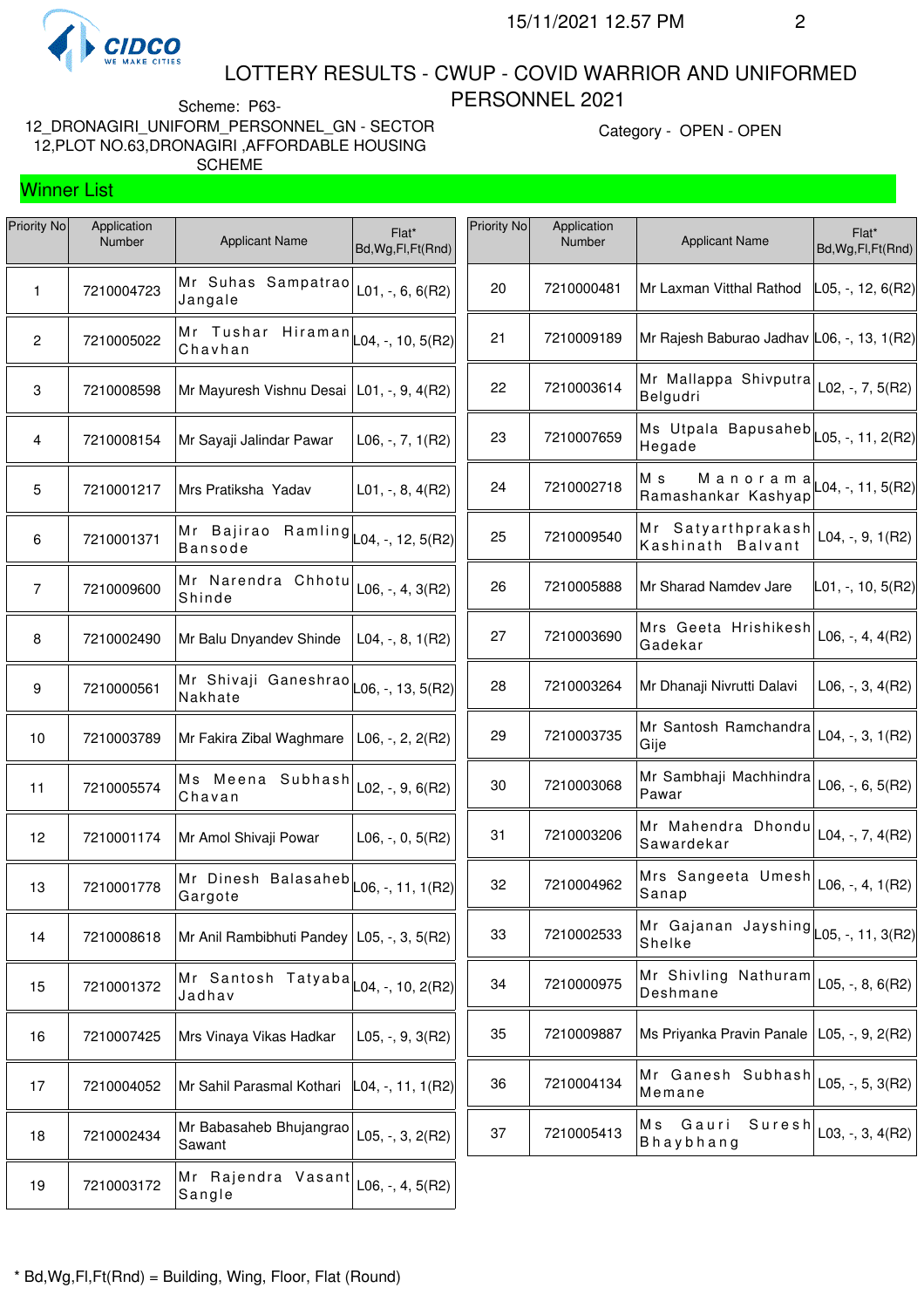

#### LOTTERY RESULTS - CWUP - COVID WARRIOR AND UNIFORMED PERSONNEL 2021

Scheme: P63- 12\_DRONAGIRI\_UNIFORM\_PERSONNEL\_GN - SECTOR 12,PLOT NO.63,DRONAGIRI ,AFFORDABLE HOUSING SCHEME

Category - SC - SCHEDULED CASTE

#### Winner List

| Priority No  | Application<br>Number | <b>Applicant Name</b>                                             | Flat*<br>Bd, Wg, Fl, Ft (Rnd) |
|--------------|-----------------------|-------------------------------------------------------------------|-------------------------------|
| $\mathbf{1}$ | 7210008202            | Mr Gautam Kadyappa $\vert$ $_{L02,}$ -, 14, 4(R2)<br>Chandanshive |                               |
| 2            | 7210008369            | Mr Prashant Pandurang<br>Jadhav                                   | $L06, -3, 3(R2)$              |
| 3            | 7210008870            | Mr Prashant Pandurang<br>Jadhav                                   | L05, $-$ , 9, 1(R2)           |
| 4            | 7210009275            | Mr Satyarthprakash<br>Kashinath Balvant                           | L05, $-$ , 6, 4(R2)           |
| 5            | 7210000720            | Mrs Supriya Vikas Shirke                                          | $L01, -, 9, 1(R2)$            |
| 6            | 7210004755            | Ms Kavita Premraj Sapkale   L05, -, 1, 2(R2)                      |                               |
| 7            | 7210003887            | Ms Vanita Vasant Dhoble                                           | ∣L06, -, 12, 6(R2)∣           |
| 8            | 7210005859            | Mr Sanjay Shantaram $\vert$ L06, -, 13, 6(R2)<br>Malse            |                               |
| 9            | 7210002214            | Mrs Sumegha Sharvil<br>Khadtare                                   | $L05, -, 6, 2(R2)$            |